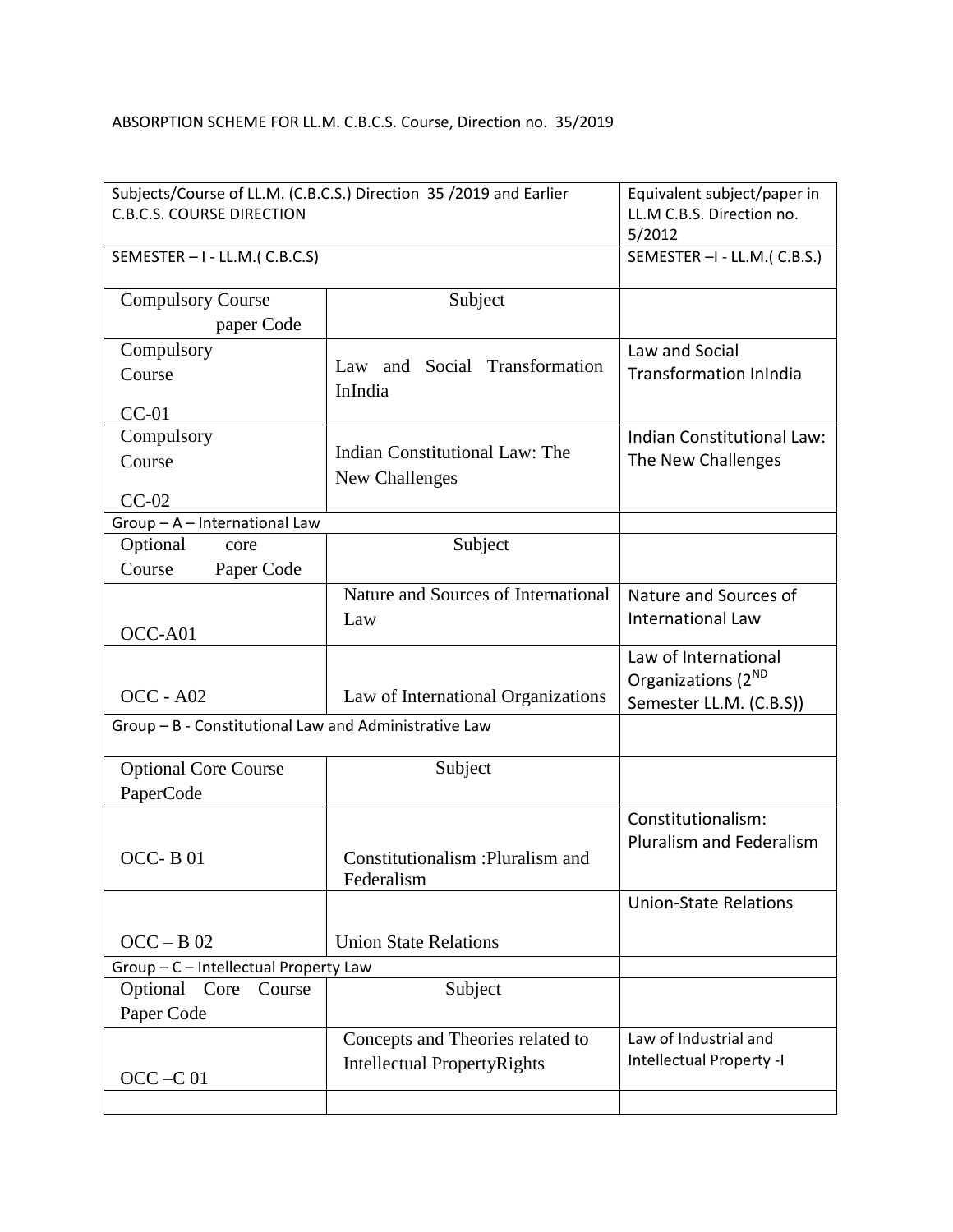| $OCC - C$ 02                            | <b>LAW OF COPYRIGHT</b>       |                                |
|-----------------------------------------|-------------------------------|--------------------------------|
| Group - D - Business Law                |                               |                                |
| Optional Core Course                    | Subject                       |                                |
| Paper Code                              |                               |                                |
|                                         | <b>CORPORATE LAW</b>          | <b>CORPORATE</b>               |
|                                         |                               | LAW                            |
| $OCC - D01$                             |                               |                                |
|                                         | <b>COMPANY AND</b>            | <b>COMPANY</b>                 |
| $OCC - D$ 02                            | <b>SECURITIES LAWS.</b>       | <b>AND</b>                     |
|                                         |                               | <b>SECURITIES</b>              |
|                                         |                               | LAWS.                          |
| Group - E - Environment and Legal Order |                               |                                |
| Optional Core<br>Course                 | Subject                       |                                |
| Paper Code                              |                               |                                |
|                                         | Environmentalism & Indian     | Environmentalism               |
|                                         | Society                       | & Indian Society               |
| $OCC - E01$                             |                               |                                |
|                                         | Human Impact on Environment & | Human Impact on                |
| $OCC - E02$                             | Problems in India             | Environment &                  |
|                                         |                               | Problems in India              |
| Group- F - Labour, Capital and Law      |                               |                                |
| <b>Optional Core Course</b>             | Subject                       |                                |
| PaperCode                               |                               |                                |
|                                         | Law relating to Industrial    | Law relating to                |
|                                         | Adjudication - I              | <b>Industrial Adjudication</b> |
| $OCC - F01$                             |                               | $-I$                           |
|                                         | Law relating to Industrial    | Law relating to                |
|                                         | Adjudication - II             | <b>Industrial Adjudication</b> |
| $OCC - F02$                             |                               | $-$ II                         |
| Group - G - Criminal Law                |                               |                                |
| Optional Core<br>Course                 | Subject                       |                                |
| Paper Code                              |                               |                                |
| $OCC - G-01$                            | PRINCIPLES OF CRIMINAL        | PRINCIPLES OF                  |
|                                         | <b>LAW</b>                    | CRIMINAL LAW (2 <sup>ND</sup>  |
|                                         |                               |                                |
|                                         |                               | Semester LL.M.                 |
|                                         |                               | (C.B.S))                       |
| $OCC - G-02$                            | PENOLOGY: TREATMENT OF        | PENOLOGY:                      |
|                                         | <b>OFFENDERS</b>              | <b>TREATMENT OF</b>            |
|                                         |                               | OFFENDERS $(2^{ND}$            |
|                                         |                               | Semester LL.M.                 |
|                                         |                               | (C.B.S))                       |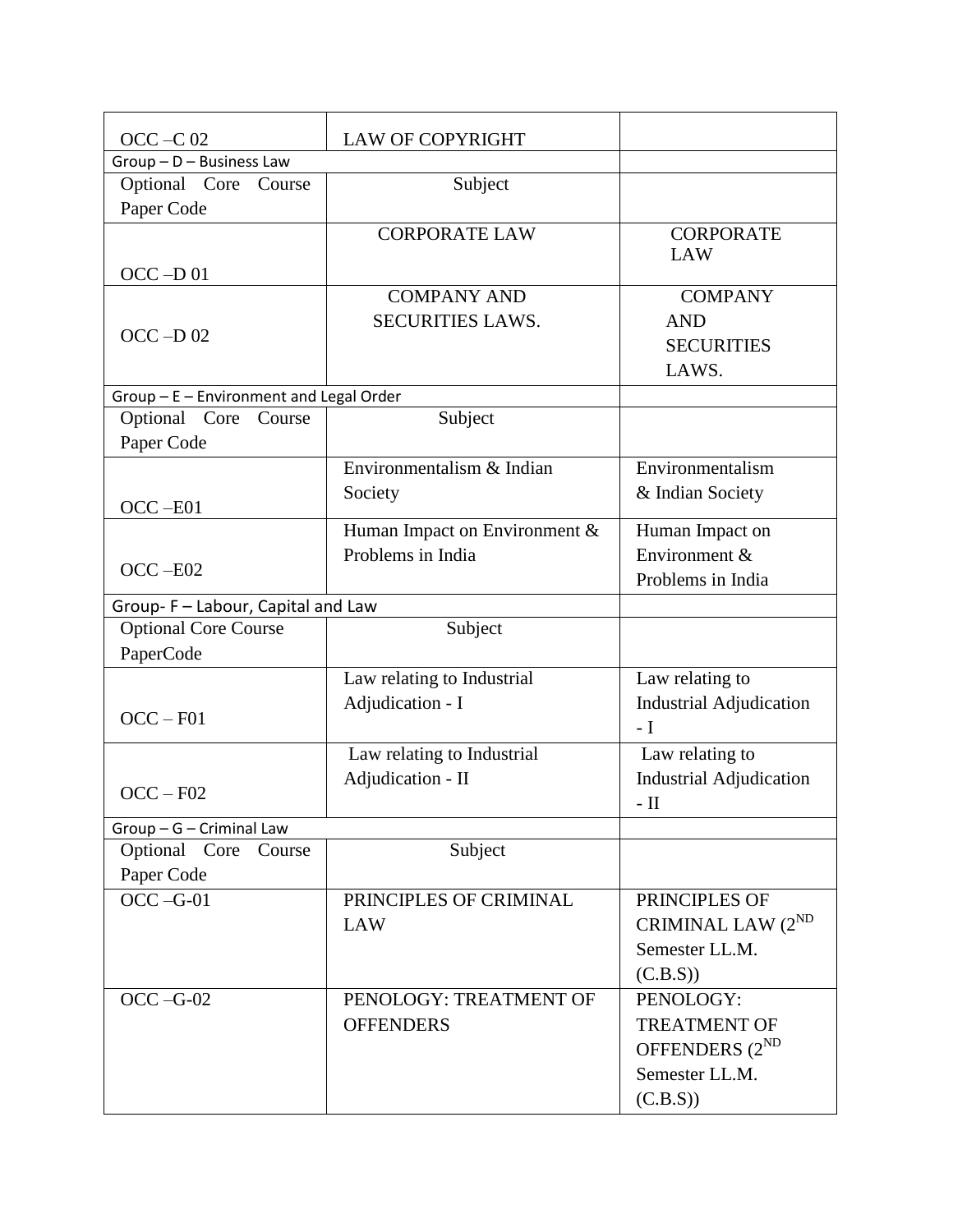| Second Semester LL.M. (C.B.C.S) |                                     |                               |
|---------------------------------|-------------------------------------|-------------------------------|
| Compulsory Course               | Subject                             |                               |
| <b>PAPER Code</b>               |                                     |                               |
| $CC-03$                         | Jurisprudence and Legal             | Jurisprudence and             |
|                                 | Theory                              | Legal Theory                  |
| $CC-04$                         | <b>Legal Education and Research</b> | Legal Education and           |
|                                 | Methodology - I                     | <b>Research Methodology</b>   |
|                                 |                                     | $-I$                          |
| Group - A - International Law   |                                     |                               |
| Optional core<br>Course         | Subject                             |                               |
| paper Code                      |                                     |                               |
|                                 | International Humanitarian Law $\&$ | International                 |
|                                 | Refugee Law                         | Humanitarian Law &            |
| $OCC - A-03$                    |                                     | Refugee Law                   |
|                                 |                                     |                               |
|                                 |                                     |                               |
| <b>OCC-A-04</b>                 | <b>International Criminal Law</b>   |                               |
| $Group - B -$                   |                                     |                               |
| Optional<br>Course<br>core      | Subject                             |                               |
| paper Code                      |                                     |                               |
|                                 | National Security and Rule of Law   | National Security, Public     |
| $OCC - B-03$                    |                                     | order and Rule of Law         |
|                                 |                                     |                               |
|                                 | <b>Administrative Process</b>       | <b>Administrative Process</b> |
| $OCC - B-04$                    |                                     |                               |
| $Group-C-$                      |                                     |                               |
| <b>Optional core Course</b>     | Subject                             |                               |
| Paper Code                      |                                     |                               |
|                                 |                                     |                               |
|                                 |                                     |                               |
| <b>OCC-C-03</b>                 | <b>LAW OF PATENTS</b>               |                               |
|                                 |                                     |                               |
|                                 |                                     |                               |
| <b>OCC-C-04</b>                 | <b>LAW</b><br><b>ON</b>             |                               |
|                                 | TRADEMARK,                          |                               |
|                                 | <b>DESIGNS</b><br><b>TRADE</b>      |                               |
|                                 | <b>AND</b>                          |                               |
|                                 | <b>GEOGRAPHICAL</b>                 |                               |
|                                 | <b>INDICATIONS</b>                  |                               |
| $Group - D -$                   |                                     |                               |
| Optional<br>Course<br>core      | Subject                             |                               |
| Paper Code                      |                                     |                               |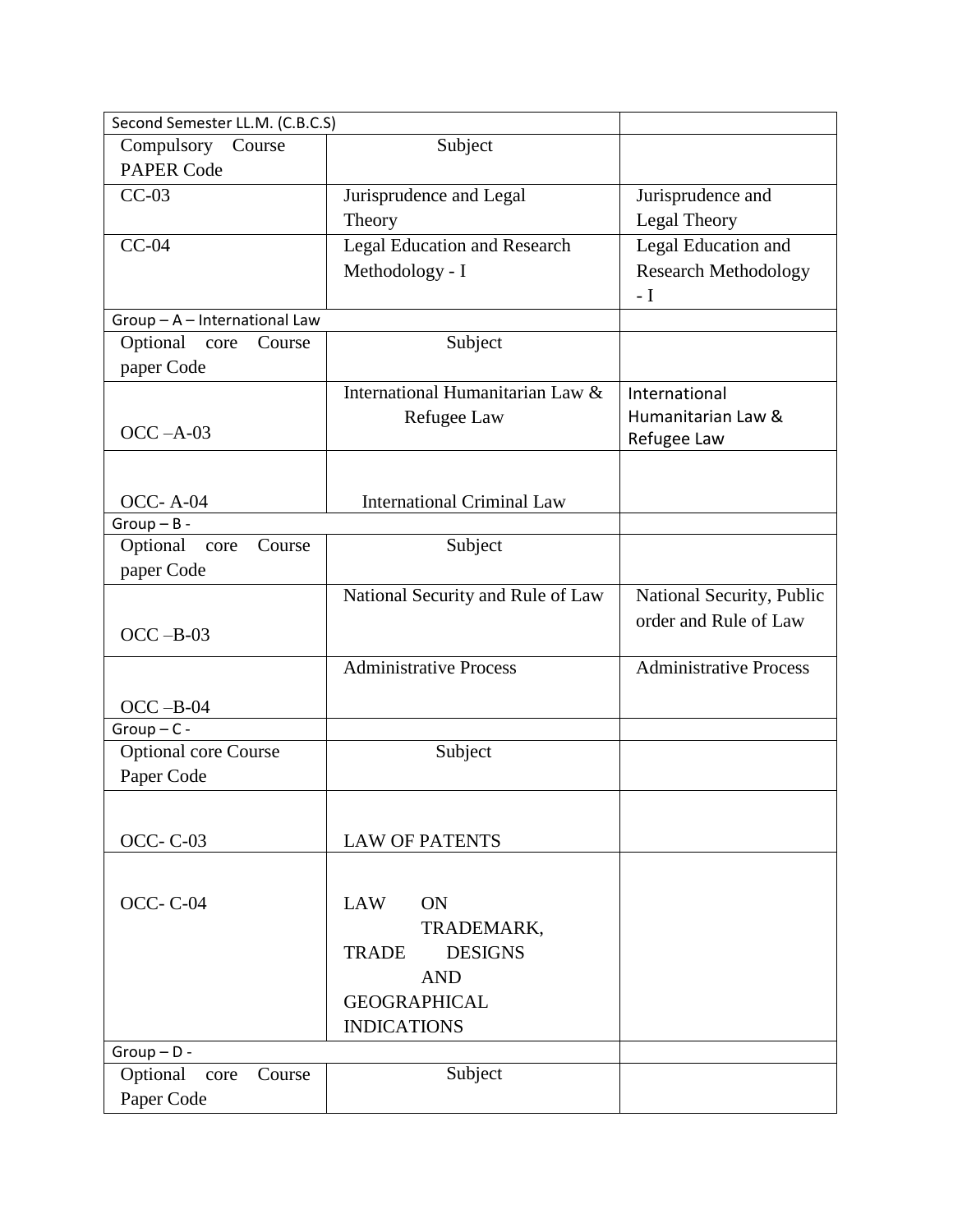|                                 | Economic Legislation             | Economic Legislation        |
|---------------------------------|----------------------------------|-----------------------------|
| $OCC - D-03$                    |                                  |                             |
|                                 | Legal Regulation of Economic     | Legal Regulation of         |
|                                 | Enterprises                      | <b>Economic Enterprises</b> |
| $OCC - D-04$                    |                                  |                             |
| $Group - E -$                   |                                  |                             |
| optional core Course            | Subject                          |                             |
| Paper Code                      |                                  |                             |
|                                 | Environment : Laws,              | Environment : Laws,         |
| <b>OCC-E-03</b>                 | Policies & Structures            | Policies& Structures        |
| Core Course OCC- E-04           | International Environment Law &  | International               |
|                                 | <b>Global Issues</b>             | Environment Law &           |
|                                 |                                  | <b>Global Issues</b>        |
| $Group-F$                       |                                  |                             |
| <b>Optional Core Course</b>     | Subject                          |                             |
| papercode                       |                                  |                             |
|                                 |                                  |                             |
|                                 |                                  |                             |
| <b>OCC-F-03</b>                 | relating to Collective<br>Law    | relating<br>Law<br>to       |
|                                 | <b>Bargaining and TradeUnion</b> | Collective                  |
|                                 |                                  | Bargaining and              |
|                                 |                                  | TradeUnion                  |
|                                 |                                  |                             |
| <b>OCC-F-04</b>                 | Law relating to Wages and        | Law relating to             |
|                                 | <b>Monetary Benefits</b>         | Wages and                   |
|                                 |                                  | <b>Monetary Benefits</b>    |
| Group - G                       |                                  |                             |
| Optional<br>Core                | Subject                          |                             |
| Course paperCode                |                                  |                             |
|                                 |                                  |                             |
|                                 |                                  |                             |
| <b>OCC-G-03</b>                 | <b>COMPARATIVE</b>               |                             |
|                                 | <b>CRIMINAL</b>                  |                             |
|                                 | <b>PROCEDURE</b>                 |                             |
|                                 |                                  |                             |
| <b>OCC-G-04</b>                 | <b>CRIMINOLOGY</b>               |                             |
| Third Semester LL.M. (C.B.C.S.) |                                  |                             |
| <b>Compulsory Course</b>        | Subject                          |                             |
| paper Code                      |                                  |                             |
|                                 |                                  |                             |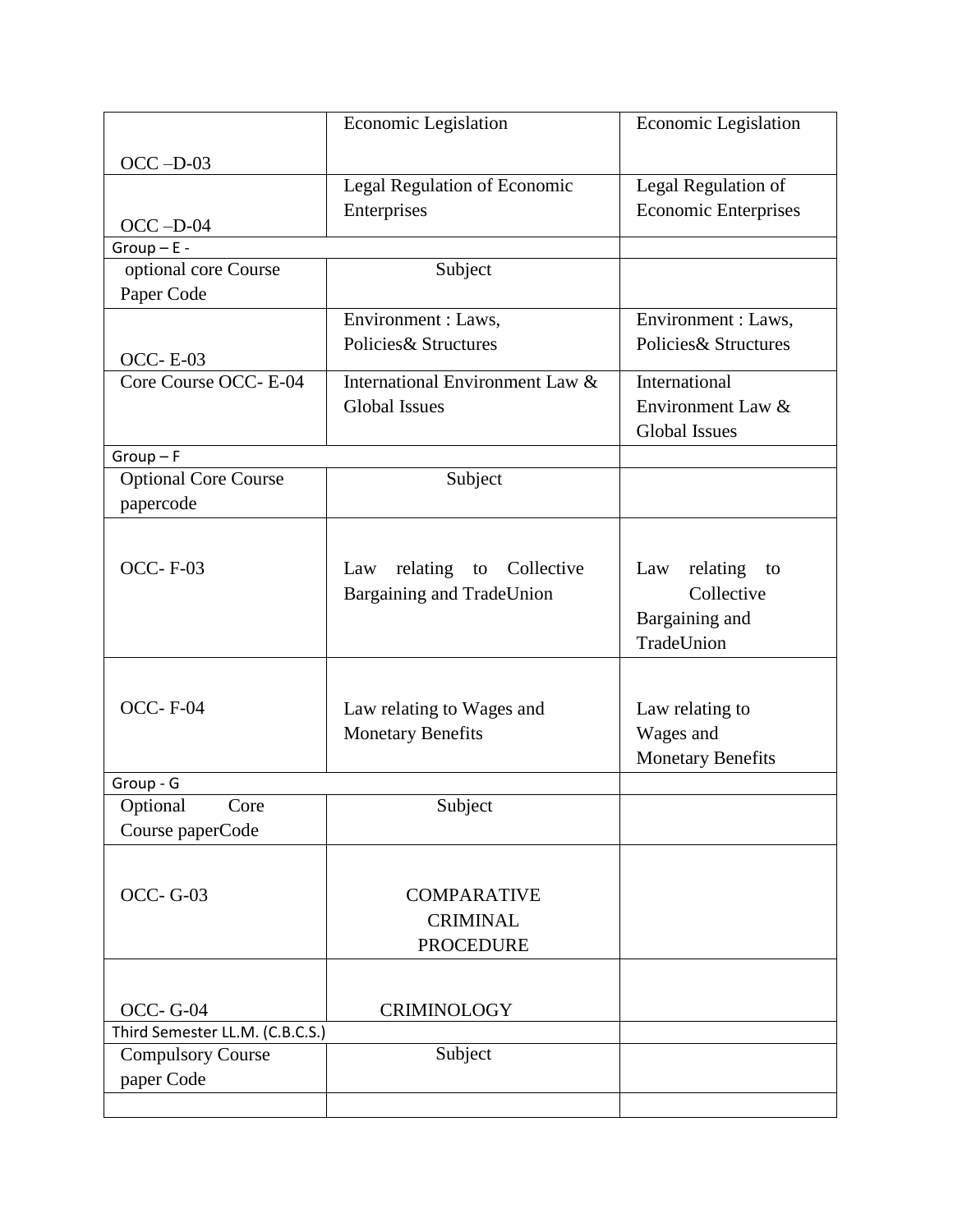| $CC - 05$                                 | <b>HUMAN RIGHTS</b>                                                                                      |                                                                            |
|-------------------------------------------|----------------------------------------------------------------------------------------------------------|----------------------------------------------------------------------------|
| $CC-06$                                   | <b>Legal Education and Research</b><br>Methodology: II                                                   | Legal Education and<br><b>Research Methodology: II</b>                     |
| Group-A                                   |                                                                                                          |                                                                            |
| <b>Optional core Course</b>               | Subject                                                                                                  |                                                                            |
| paper Code                                |                                                                                                          |                                                                            |
|                                           | Private International Law $- I$                                                                          | Private International Law                                                  |
| OCC-A05                                   | General Principles, Choice of<br>Jurisdiction and Choice of Law                                          | $-I$<br>General Principles, Choice<br>of Jurisdiction and Choice<br>of Law |
| Group - B                                 |                                                                                                          |                                                                            |
| <b>Optional core Course</b>               | Subject                                                                                                  |                                                                            |
| paper Code                                |                                                                                                          |                                                                            |
| $OCC - B05$                               | Judicial Control of                                                                                      | Judicial Control of                                                        |
|                                           | <b>Administrative Powers</b>                                                                             | <b>Administrative Powers</b>                                               |
| Group-C                                   |                                                                                                          |                                                                            |
| Optional<br>Course<br>core                | Subject                                                                                                  |                                                                            |
| paper Code                                |                                                                                                          |                                                                            |
|                                           |                                                                                                          |                                                                            |
| OCC-C05                                   | <b>INTELLECTUAL</b><br><b>PROPERTY</b><br><b>RIGHTS</b><br><b>CONTEMPORARY TRENDS</b><br><b>IN INDIA</b> |                                                                            |
| Group - D                                 |                                                                                                          |                                                                            |
| <b>Optional core Course</b><br>paper Code | Subject                                                                                                  |                                                                            |
| $OCC - D$ 05                              | International Trade Law and<br>Agreements (I)                                                            | <b>International Trade Law</b>                                             |
| $Group - E$                               |                                                                                                          |                                                                            |
| <b>Optional core Course</b>               | Subject                                                                                                  |                                                                            |
| paper Code                                |                                                                                                          |                                                                            |
|                                           | <b>Biological Diversity and Legal</b>                                                                    | <b>Biological Diversity and</b>                                            |
|                                           | Order                                                                                                    | Legal Order                                                                |
| $OCC - E05$                               |                                                                                                          |                                                                            |
| Group - F                                 |                                                                                                          |                                                                            |
| Optional coreCourse                       | Subject                                                                                                  |                                                                            |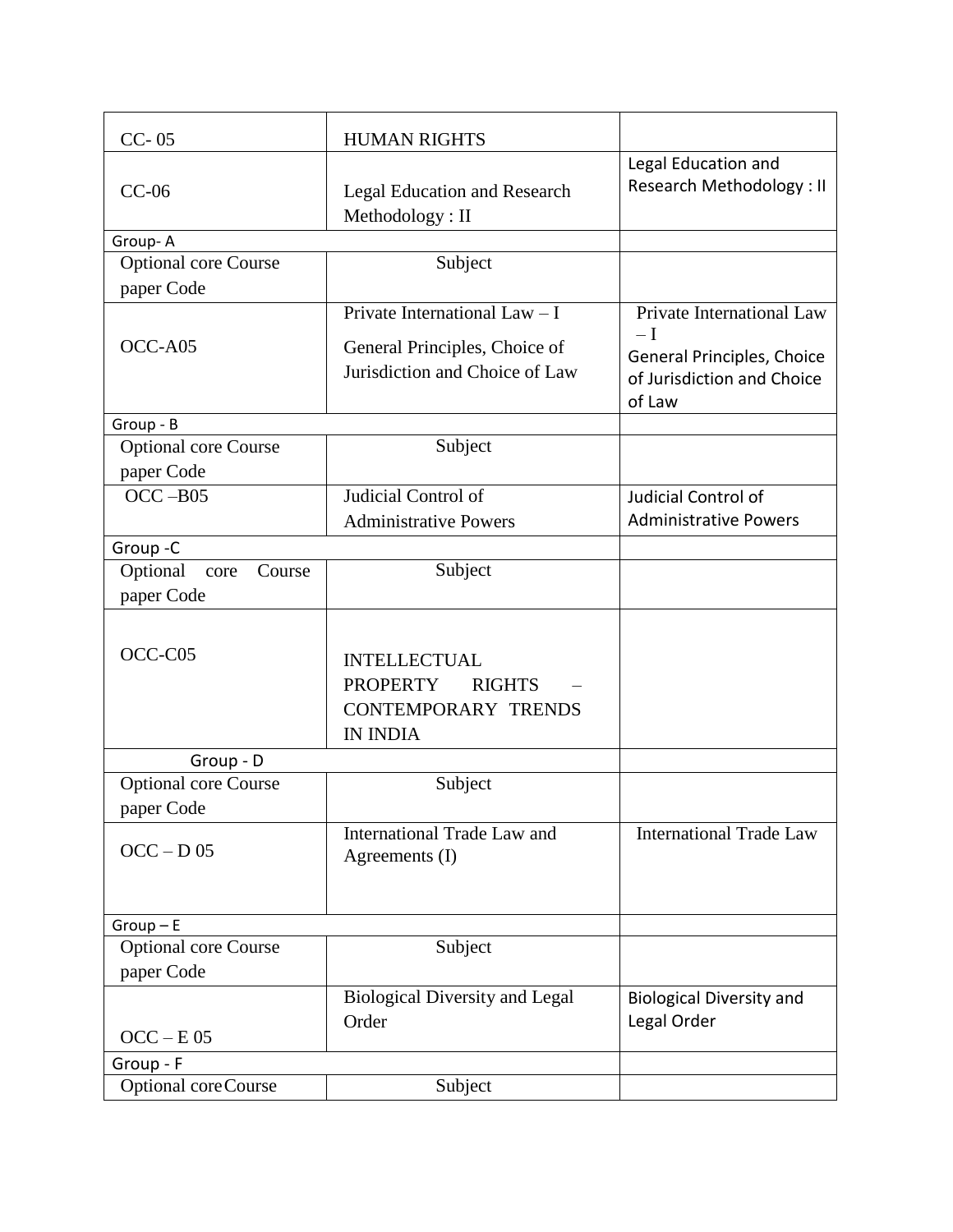| paperCode                                                                        |                                 |                             |
|----------------------------------------------------------------------------------|---------------------------------|-----------------------------|
|                                                                                  | Social Security Legislation - I | Social Security Legislation |
|                                                                                  |                                 | $-1$                        |
| <b>OCC-F-05</b>                                                                  |                                 |                             |
| $Group-G$                                                                        |                                 |                             |
| <b>Optional core Course</b>                                                      | Subject                         |                             |
| paper Code                                                                       |                                 |                             |
| <b>OCC-G-05</b>                                                                  | Criminal Justice System and     |                             |
|                                                                                  | Human Right                     |                             |
| <b>ELECTIVE CORE COURSE</b>                                                      |                                 |                             |
| (FOR ALL GROUPS OF SPECIALIZATION)                                               |                                 |                             |
| Elective core course                                                             | Subject                         |                             |
| Paper Code                                                                       |                                 |                             |
| <b>ELECTIVE</b>                                                                  | Law of the Sea                  |                             |
| <b>CORE COURSE ECC -</b>                                                         |                                 |                             |
| 01                                                                               |                                 |                             |
| <b>ELECTIVE</b>                                                                  |                                 |                             |
| <b>CORE COURSE</b>                                                               | <b>LAW RELATED TO</b>           |                             |
| $ECC -02$                                                                        | <b>ALTERNATE DISPUTE</b>        |                             |
| <b>ELECTIVE CORE</b>                                                             | <b>REDRESSAL</b>                |                             |
|                                                                                  |                                 |                             |
| <b>COURSE</b>                                                                    | <b>WOMEN AND CHILD</b>          |                             |
| $ECC -03$                                                                        | <b>LABOUR</b>                   |                             |
| <b>ELECTIVE</b>                                                                  |                                 | <b>INTERNATIONAL</b>        |
| <b>CORE COURSE</b>                                                               | <b>INTERNATIONAL</b>            | <b>ECONOMIC LAW</b>         |
| $ECC -04$                                                                        | <b>ECONOMIC LAW</b>             |                             |
| <b>ELECTIVE</b>                                                                  | <b>LAW OF PERSONS WITH</b>      |                             |
| <b>CORE COURSE ECC -</b>                                                         | <b>DISABILITIES</b>             |                             |
| 05                                                                               |                                 |                             |
|                                                                                  |                                 |                             |
| <b>FOUNDATION COURSE (FOR STUDENTS)</b><br><b>BELONGING TO DISCIPLINES OTHER</b> |                                 |                             |
| <b>THAN LAW)</b>                                                                 |                                 |                             |
| <b>FOUNDATION</b>                                                                | Subject                         |                             |
| <b>COURSE</b>                                                                    |                                 |                             |
|                                                                                  |                                 |                             |
| $FC-01$                                                                          | $LAW-I$                         |                             |
|                                                                                  |                                 |                             |
|                                                                                  |                                 |                             |
| Fourth Semester LL.M. (C.B.C.S)                                                  |                                 |                             |
| <b>Compulsory Course Paper</b>                                                   | Subject                         |                             |
| Code                                                                             |                                 |                             |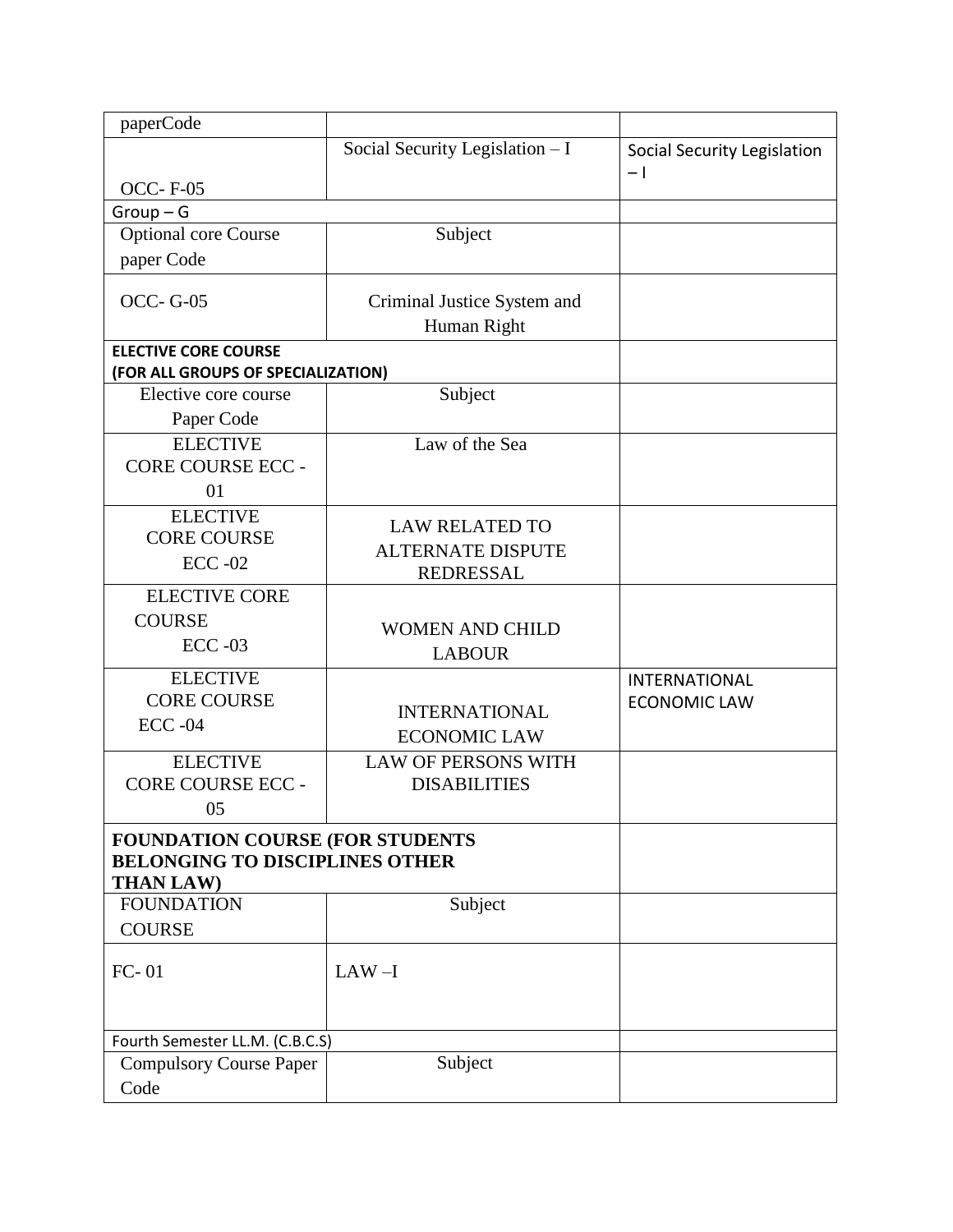| $CC -07$                                | <b>JUDICIAL PROCESS AND</b>          |                                                 |
|-----------------------------------------|--------------------------------------|-------------------------------------------------|
|                                         | <b>RULE OF LAW</b>                   |                                                 |
| $CC - 08$                               | Dissertation (External               | <b>Dissertation (External</b>                   |
|                                         |                                      | Examiner)                                       |
|                                         | Examiner)                            |                                                 |
| Group-A                                 |                                      |                                                 |
| <b>Optional Core Course</b>             | Subject                              |                                                 |
| paper Code                              |                                      |                                                 |
|                                         | Private International Law - II       | Private International Law                       |
| $OCC-A-06$                              | Specific Choice of Law               | - II (3 <sup>rd</sup> Semester LL.M<br>(C.B.S)) |
|                                         | Problems                             |                                                 |
| Group - B                               |                                      |                                                 |
| <b>Optional Core Course</b>             | Subject                              |                                                 |
| paper Code                              |                                      |                                                 |
| $OCC - B-06$                            | Public Authorities and Liability:    | Public Authorities and                          |
|                                         | <b>Controls on Maladministration</b> | Liability:                                      |
|                                         |                                      | Controls on                                     |
|                                         |                                      | Maladministration (3rd                          |
| Group - C                               |                                      | Semester LL.M (C.B.S))                          |
| <b>Optional Core Course</b>             | Subject                              |                                                 |
| paperCode                               |                                      |                                                 |
| $OCC-C-06$                              |                                      |                                                 |
|                                         | <b>GLOBAL LAW ON</b>                 |                                                 |
|                                         | <b>INTELLECTUAL PROPERTY</b>         |                                                 |
|                                         | <b>RIGHTS</b>                        |                                                 |
| Group-D                                 |                                      |                                                 |
| <b>Optional Core Course</b>             | Subject                              |                                                 |
| paperCode                               |                                      |                                                 |
|                                         | <b>International Trade Law</b>       | <b>International Trade Law</b>                  |
| $OCC - D-06$                            | and Agreements (II)                  | and Agreements (II) (3rd                        |
|                                         |                                      | Semester LL.M (C.B.S))                          |
| Group - E<br>Optional<br>Core<br>Course | Subject                              |                                                 |
| paper Code                              |                                      |                                                 |
|                                         |                                      | Conservation of                                 |
|                                         |                                      | Resources &                                     |
| $OCC - E-06$                            | <b>Conservation of Resources</b>     | Management of                                   |
|                                         | & Management of                      | Environment (3rd                                |
|                                         | Environment                          | Semester LL.M (C.B.S))                          |
| Group-F                                 |                                      |                                                 |